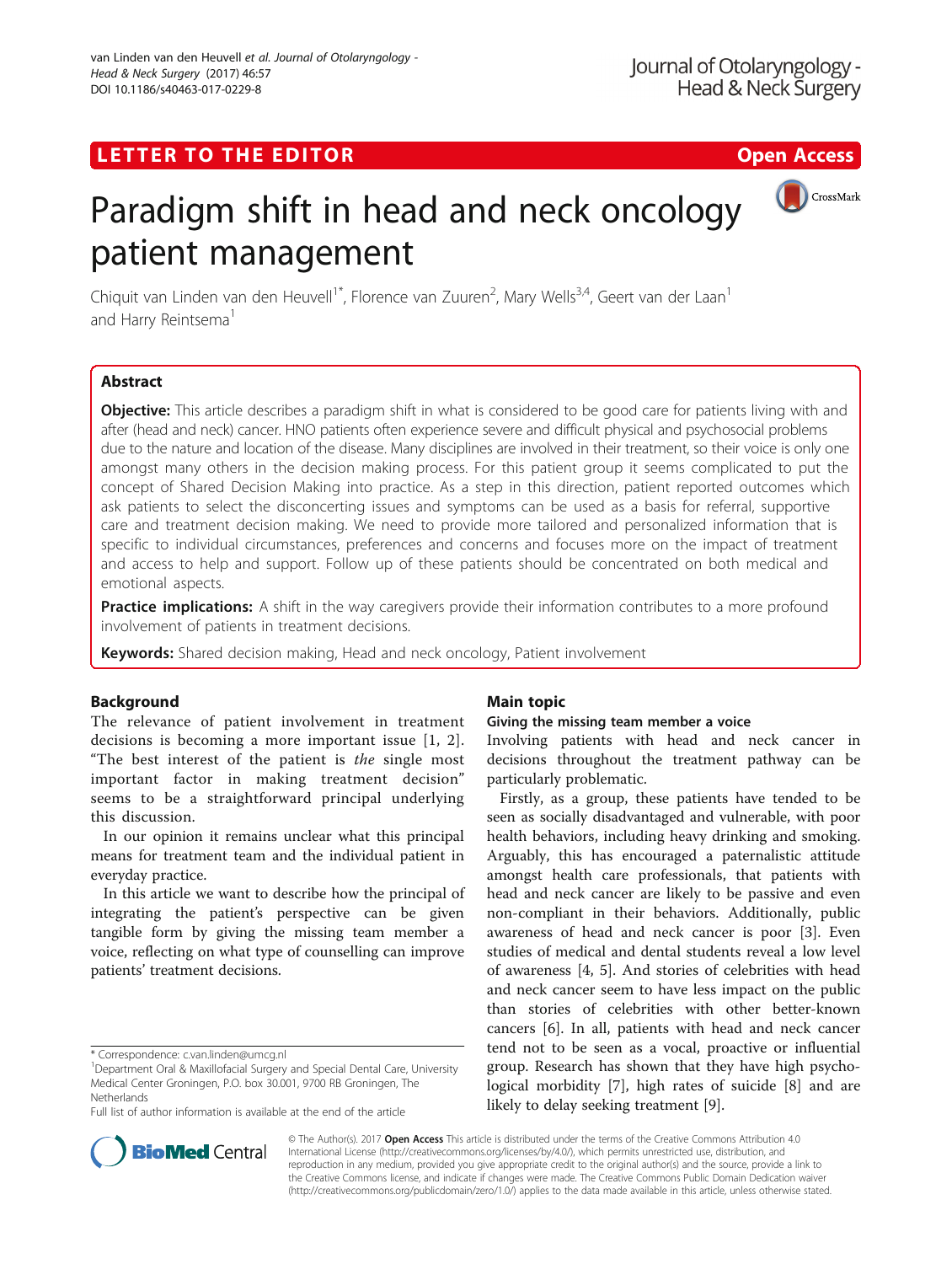Secondly, as individuals, people with head and neck cancer often have to deal with particularly severe and difficult physical and psychosocial problems [\[10](#page-5-0)]. Numerous qualitative studies have shown that patients with head and neck cancer experience a loss of their sense of 'self' [\[11](#page-5-0)–[13\]](#page-5-0). The contribution of physical and functional changes to this sense of loss is significant, including weight loss, changes in appearance or speech, and difficulties with social activities such as eating and drinking and kissing, but many patients also describe losing their sense of who they are as a person. The experience of cancer can be lonely and uncertain, and the impact of HNC may be particularly distressing, because social interaction is so often impaired. Patients describe their energies being so taken up with getting through the day, or coping with treatment and its effects, that they place less emphasis on wider needs and concerns. In addition, many put on a brave face, compare themselves to others who they perceive as worse off, or fail to legitimize their symptoms because in comparison to the cancer, they seem trivial [\[11](#page-5-0)].

Creating an environment in which symptoms are legitimized, individuals' concerns are assessed and peoples' selves are recognized, is not an easy task within a busy head and neck cancer clinic. In order to provide the complex multidisciplinary care that most patients with head and neck cancer require, a large number of different health professionals are likely to be involved, and this may make it difficult for patients' own voices to emerge amongst the many perspectives being shared. Additionally, the context of the clinic consultation is not always conducive to an open exchange between the clinician and the patient. An interview- and observational study of clinic consultations, including those in an ear, nose and throat clinic, showed that both patients and health professionals often fail to disclose information which is highly relevant to decision making [[14\]](#page-5-0). Information related to the patient's problem e.g. symptoms, beliefs and concerns, and/or information about treatment options e.g. how treatments actually work, uncertainties about effectiveness, was often voiced by patients and professionals before and after consultations, but not exchanged *during* the consultation. There were a number of reasons for this non-disclosure. These included the environment of the consultation e.g. too many people within the room; the attitudes or beliefs of health care professionals; the wish to portray a particular image or achieve a particular outcome e.g. by not revealing a symptom the patient might be given a longer time period between follow-up appointments; and a belief that certain information was not worth mentioning or was felt to be inappropriate to the discussion [\[14](#page-5-0)]. Numerous studies also show that clinicians are poor at recognizing emotional distress and tend to underestimate symptoms, particularly if they are not directly observable [[15](#page-5-0), [16\]](#page-5-0). Shared decision making is unlikely to occur when there is no two-way exchange of relevant information.

We therefore need to find better ways of eliciting patients' views, experiences, priorities and concerns. Attitudes to potential treatment outcomes vary between individuals and it is vital that we do not make assumptions about the preferences and priorities of different people facing the same diagnosis and treatment. If we are to ensure that patients' voices and experiences are more effectively integrated into the treatment pathway, we need to make routine use of patient reported outcomes, such as the Patient Concerns Inventory [[17](#page-5-0)] which asks patients to select the issues and symptoms that are causing them concern, and can therefore be used as a basis for referral, supportive care and treatment decision making [\[18, 19](#page-5-0)]. Additionally, we need to re-consider the type of information we offer, providing more tailored and personalized information that is specific to individual circumstances, preferences and concerns and focuses more on the impact of treatment and access to help and support [\[20\]](#page-5-0).

Finally, the way we currently follow up patients with head and neck cancer should be reviewed. Models of follow-up care vary widely across the world and no randomized trials exist to guide current practice [\[21](#page-5-0)]. Surveillance and monitoring of recurrence clearly remains extremely important, but supportive care and rehabilitation is just as crucial if people are to live with and beyond cancer. In the UK, the National Cancer Survivorship Initiative was launched in 2010 and has identified five key shifts that are required in the approach to care for people living with cancer [\[22\]](#page-5-0) (see Table 1).

Implementing these shifts will require us to listen much more carefully to the voices and experiences of the patients in our care. It will also require us as health care professionals to work more effectively together

Table 1 Five Key Shifts in the approach to care for people living with and beyond cancer

- A shift towards assessment, information & personalised care planning
- A shift towards support for self-management, from a clinically led approach to follow-up care to supported self-management, based on individual needs and preferences and with the appropriate clinical assessment, support and treatment
- A shift from a single model of clinical follow up to tailored support that enables early recognition of and preparation for the consequences of treatment as well as early recognition of signs and symptoms of further disease
- A shift from an emphasis on measuring clinical activity to a new emphasis on measuring experience and outcomes for cancer survivors through routine use of patient reported outcome measures in after care services

<sup>•</sup> A cultural shift in the approach to care and support for people affected by cancer to a greater focus on recovery, health and well-being after cancer treatment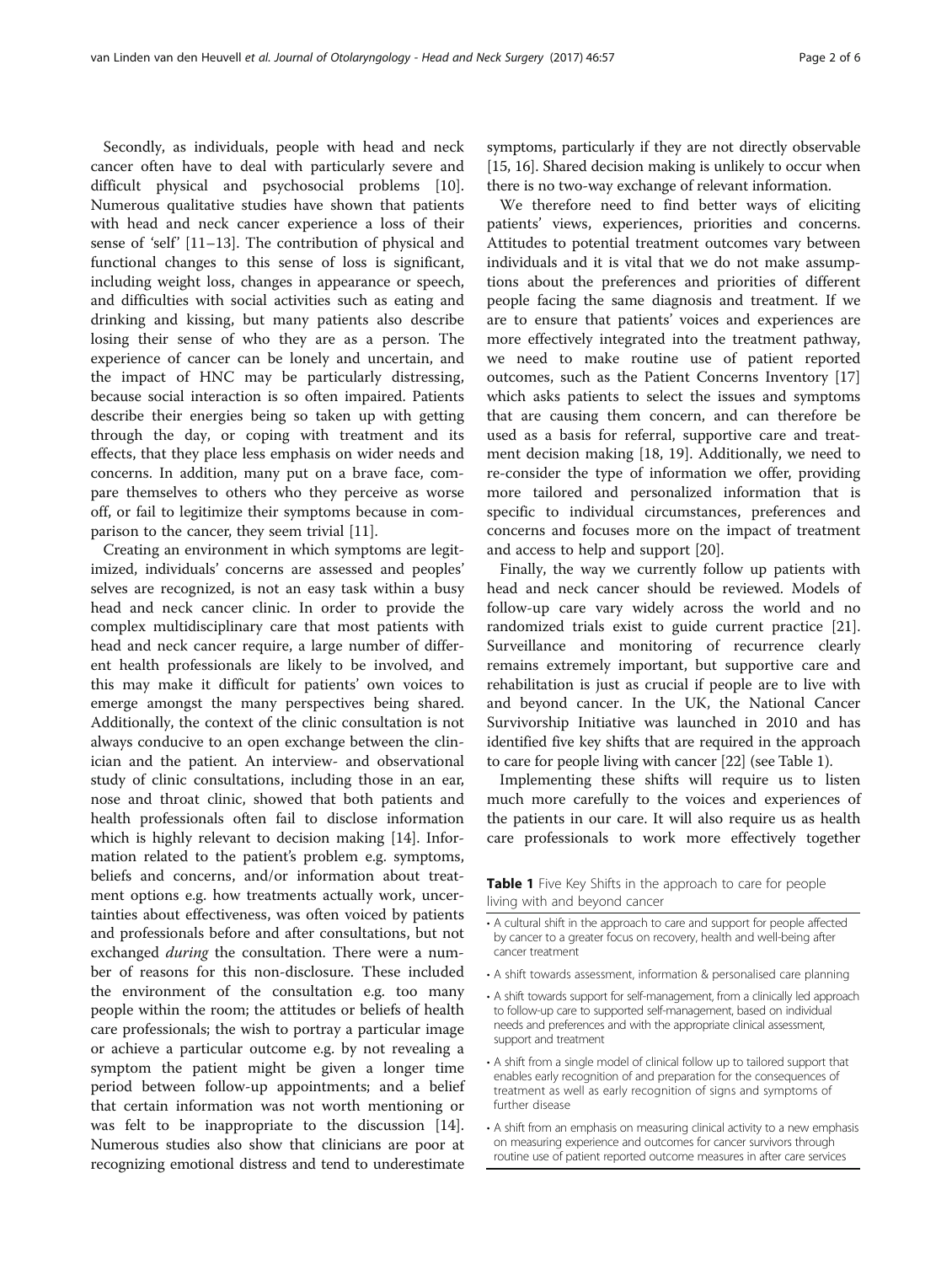across disciplines and across care settings, so that we can start to make patient involvement in decisions about treatment and care more of a reality (see Fig. 1).

"The more the group is willing to accept the different voices emerging from the multidisciplinary clinic, the more it will be able to listen to the patient's voice" [[23](#page-5-0)].

## Improving treatment decisions in communication with the patient

Ideally, a decision to undergo a certain type of treatment should reflect the patients' preference with full knowledge of the impact and outcome of all alternatives. In reality, you can only choose and undergo one alternative at a time, after which you are no longer the same person as before this treatment. The individual patient therefore is limited to decide on the basis of prognostic information on the group level, provided by health care professionals.

A factor of vital importance in this respect is the way professionals provide the information (see Fig. [2](#page-3-0)). It has been shown in the field of clinical genetics that counselors may be non-directive in the sense of abstaining from steering advice, but that nevertheless they exert

procedural directivity in the sense of stimulating the patient to make further use of the health care system – instead of abandoning it [\[24](#page-5-0)]. Often, patients receive no information on alternative treatments, among these the option of abstaining from (further) treatment altogether. Professionals may even lack the knowledge about the 'natural' course of the illness.

The same mechanism may be at work in head and neck oncology and may partly explain why so many patients choose for invasive treatments, in spite of all the hardships and bad outcomes.

Patients' dependency on the way the information is provided increases with chance information, such as survival rates after surgery or risk information on side effects. Patients they have their own chance interpretations, which may range from unrealistic optimism [\[25, 26](#page-5-0)] to risk-individualization, i.e. the belief that one will be the very one person with the bad outcome.

The framing of chance information is another factor of influence. A positive frame ('This treatment gives you a chance of survival of 40% ') leads to a more risk taking decision than a negative one ('… the chance that you'll die will be 60%' [[27, 28](#page-5-0)]. Information in terms of

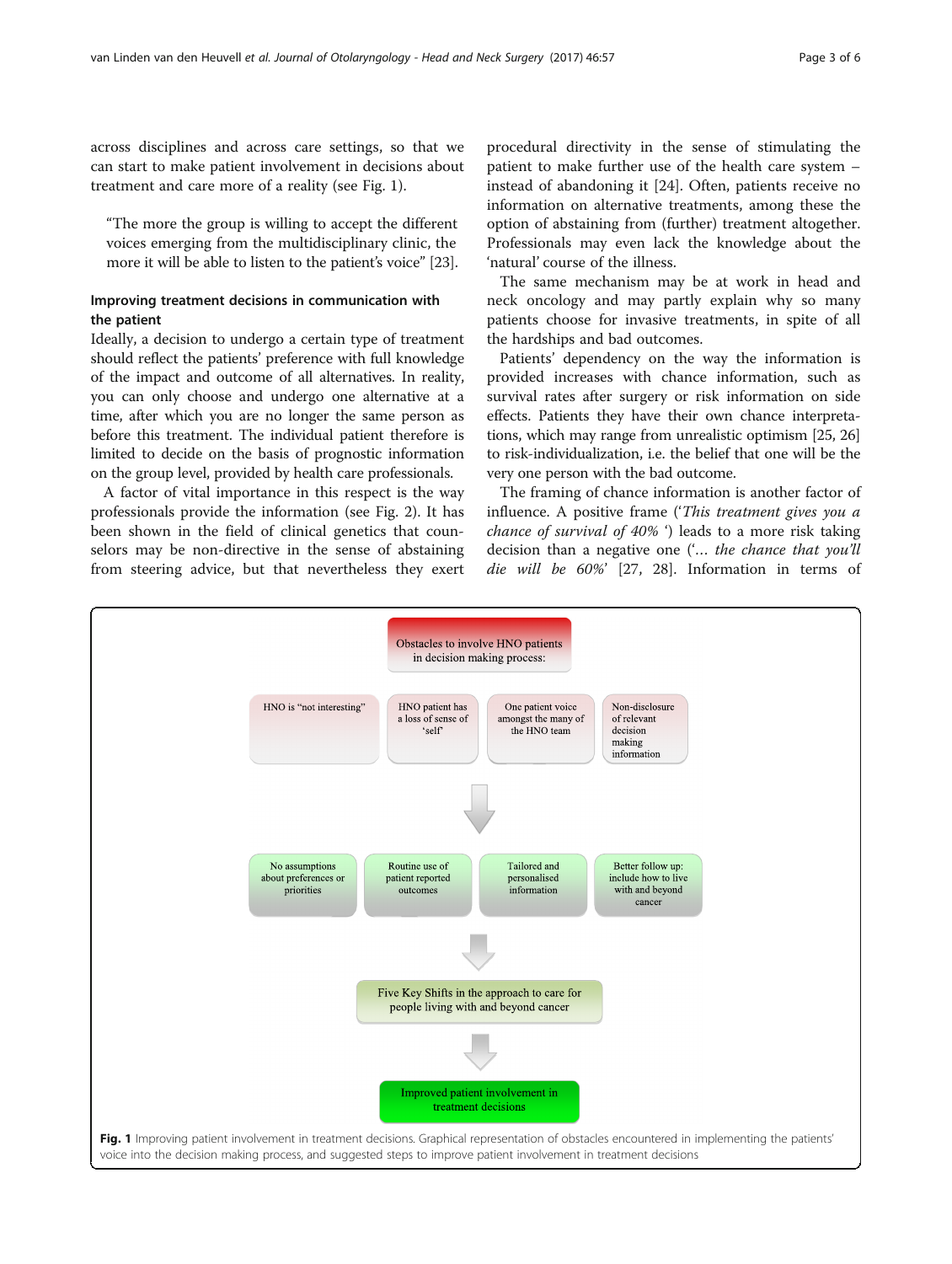<span id="page-3-0"></span>

chances ('…your survival rate is 20%') is judged differently from information in terms of proportions ('… your survival rate is 1 in 5'), but the direction of this difference depends on individual cognitive strategies [\[29\]](#page-5-0). The use of verbal risk information ('You have a high risk on…') generally leads to an overestimation by the patient of the numerical risk involved [\[30](#page-5-0)].

Within the context of these communication aspects, patients tend to respond in an active way. Treatment may be seen as a last straw, as a form of reassurance even, because it offers support, regular contact with the health care system and a plan of action. In contrast, the alternative of abstaining from treatment may induce uncertainty because one feels left to ones fate. The negative sides of invasive treatment are discovered when it is already too late. Once treatment has been started, it may be very difficult to decide to stop it. In the fields of clinical genetics and neonatology it has been observed that for (parents of) patients as well as for professionals there is a bias to

continue an already started treatment instead of terminating it, even in the light of the medical futility of this treatment [[24, 31, 32\]](#page-5-0). Terminating treatment would feel the same as giving up all hope, and hope is the driving force in life [\[33](#page-5-0)].

Of all HNO patients every second person will be in dire need for palliative care within five years [[34](#page-5-0)], without a clear prognostic indicator being available for the individual patient. It could be argued therefore that curative and palliative pathways should be integrated from diagnosis on, providing good palliation when needed, without sacrifice any chances for cure.

The integration of palliative care in treatment planning would mean an enhancement of the choices patients have in the decision making process. Since the cancer illness curve is characterized by a sharp decline towards the end, early integration of palliative aspects in an integrated care plan could prevent many harmful interventions from the curative options towards the inevitable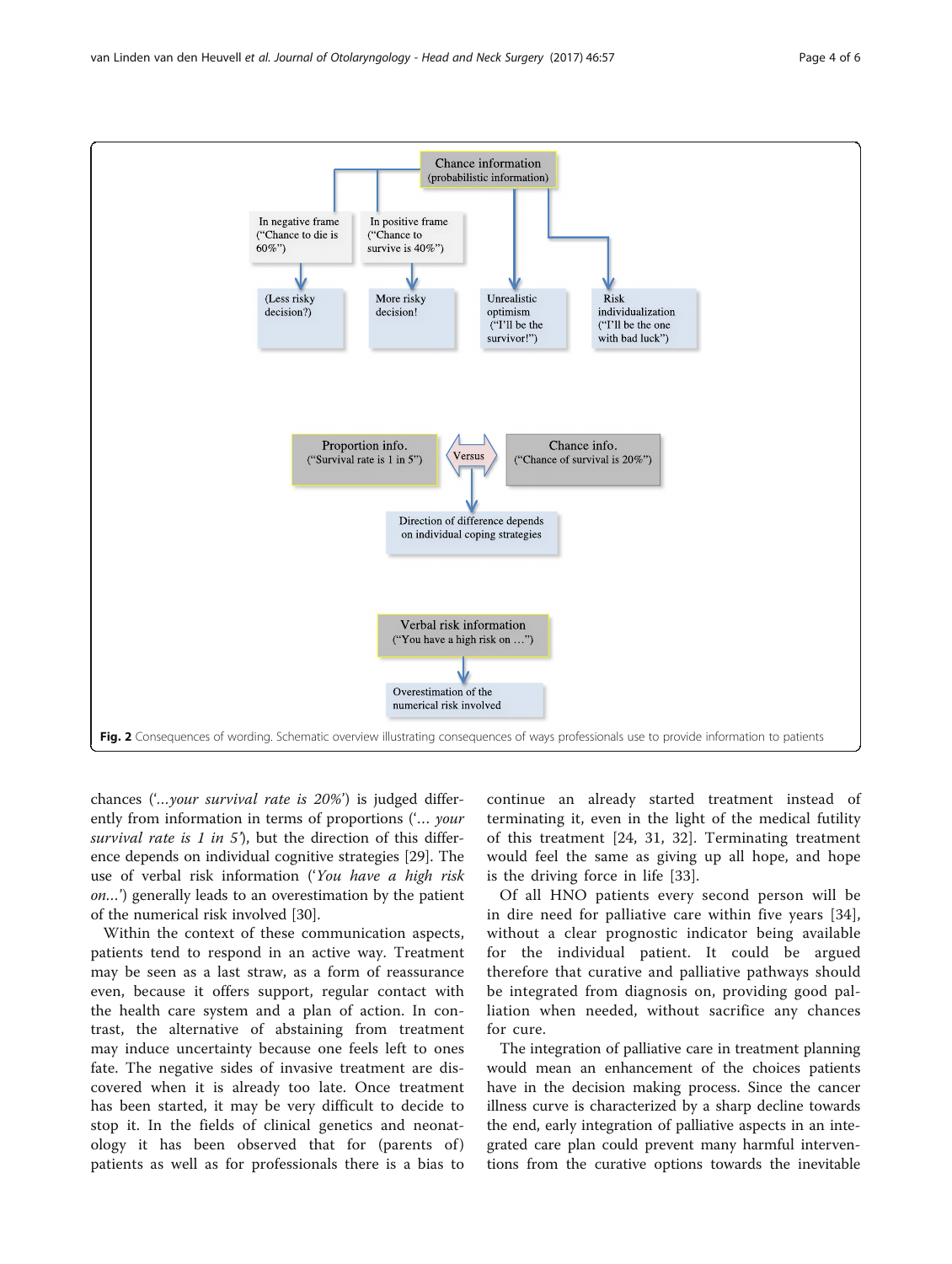end, whereas, in the earlier phase, no concessions should be made to curative chances.

It may be concluded that, in communicating treatment decisions with patients, health care professionals should be aware of the above mentioned factors. They should be realistic about side effects of treatment and treatment outcome, and provide chance information in different frames. Also, they should be open to the option of abstaining from treatment or terminating an already started treatment and help patients to handle this new, undefined situation.

#### Patient's perspective

In order to involve patients' preference in treatment decisions, health care professionals not only should be aware of how they provide information - as outlined above -, they also may need actively exploring patients' motives regarding (the result of) treatment. For both patient and health care professional it may be hard to estimate the goals and motives of 'the opposite party', making it harder to achieve clarity of information. The following case illustrates the consequences of an implicit misunderstanding.

### Case

Mister O, diabetic since his twenties, was referred with a tumour in his nose. The tumour had to be removed surgically with subsequent radiotherapy. He cooperated in an interview with a clinical psychologist (CLH) after therapy to discuss the issue of: "Has it been worth it?".

The interview took place a few months after resection of his nose, the frontal two third of the maxilla and the major part of his upper lip. It appeared that mister O could live very well without his nose: "My face is not who I am". But what hampered him most was his discovery of the maxilla missing after the operation: "Nobody had told me a thing about that, it's a shame!". His denture was difficult to retain by his upper lip that was now a small band of tissue without practical function.

Mister O showed himself determined about the suggestion to reconstruct his maxilla and upper lip in one time: "Over my dead body". He considered a lengthy operation like that too much of a risk in his situation: "I don't care so much for that upper lip". He only considered a reconstruction of the lip if that would mean an enhanced support of the prosthesis.

In order to better fixate the prosthesis installation of zygomatic implants was suggested, which he also refused: he expected a higher than average failure risk of the implants, due to the radiation therapy.

One year later mister O died from a complication of the same operation he had refused decisively during the interview: an extensive reconstructive surgery, aiming at restoring both the bony structure of the maxilla as well as the upper lip, by means of a free vascularised fibula flap.

Another year later his widow was interviewed about the background of the operation. She was eager to explain the motives of her husband: "Due to his diabetes he suffered from erectile dysfunction. I didn't mind, but he did. After the nose resection he could no longer use his upper lip either: he couldn't kiss me anymore and that he found awful: 'If I even can't do that anymore…'. And that's why he decided for the operation: so he could kiss me again".

Had the treatment team been aware of mister O's motive to agreeing with the operation, his expectations could have been nuanced. Restoration of the upper lip would have been mainly aesthetic and functional in the sense that it would lend more support to the prosthesis and a better lip closure. But the specific sensory in- and output desired would have been rather questionable, to say the least.

## Conclusion

The concept of patient involvement in treatment decisions is widely acknowledged. Less attention is paid to how to realize this. In Head & Neck Oncology treatment some factors impede shared decision making. Many disciplines are involved, making the patient's voice only one amongst many. During clinic consultations both health care professionals and patient seem to fail to disclose information that is highly relevant to decision making. This is all the more important as recent literature suggests an association between depression, post operative functional performance status and even survival in HNO patients [\[35, 36](#page-5-0)]. The etiology and strength of this relationship is not yet clear. It would be relevant to know if the usual unilateral nature of the decision making process enhances the level of depression in HNO patients, augmenting a perceived lack of influence and control.

A paradigm shift seems necessary for the transition from traditional decision making to shared decision making. A change should take place in what is considered to be appropriate care for patients living with and beyond cancer, such as a broadening of the focus on merely the disease to recovery and well-being after cancer treatment, a shift to patient's needs and preferences for self-management being decisive for follow up care and creating follow up support that enables patients to early recognize consequences of treatment and signs of further disease.

To realize the shift to shared decision making, the oncology treatment team needs to listen much more carefully to the voices and experiences of the patients in care, the team should be aware of the influence it exerts the way information is provided, and the individual